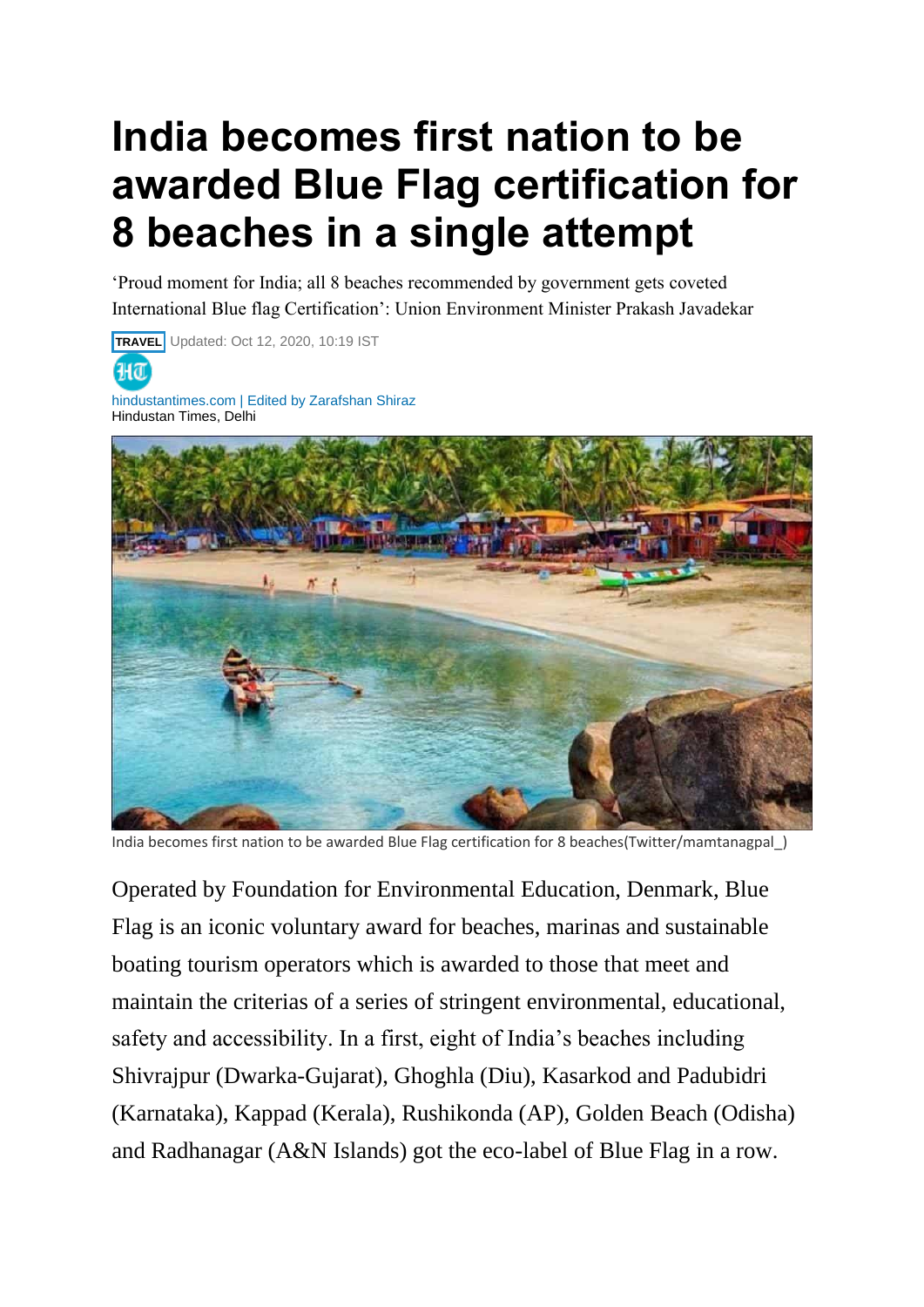Taking to his Twitter handle, Union Environment Minister Prakash Javadekar broke the news of not just India getting international recognition for cleanliness and coastal development but also becoming the first Blue Flag nation to be awarded for eight beaches. He tweeted, "An outstanding feat, as no #BLUEFLAG nation has ever been awarded for 8 beaches in a single attempt (sic)." He added, "Proud moment for India; all 8 beaches recommended by government gets coveted International #Blueflag Certification (sic)."



While interacting with the media, Javadekar shared, "The #Blueflag certification accorded to India's 8 beaches by an international jury comprising of @IUCN, @UNWTO, @UNEP etc. is also a global recognition of India's conservation and sustainable development efforts